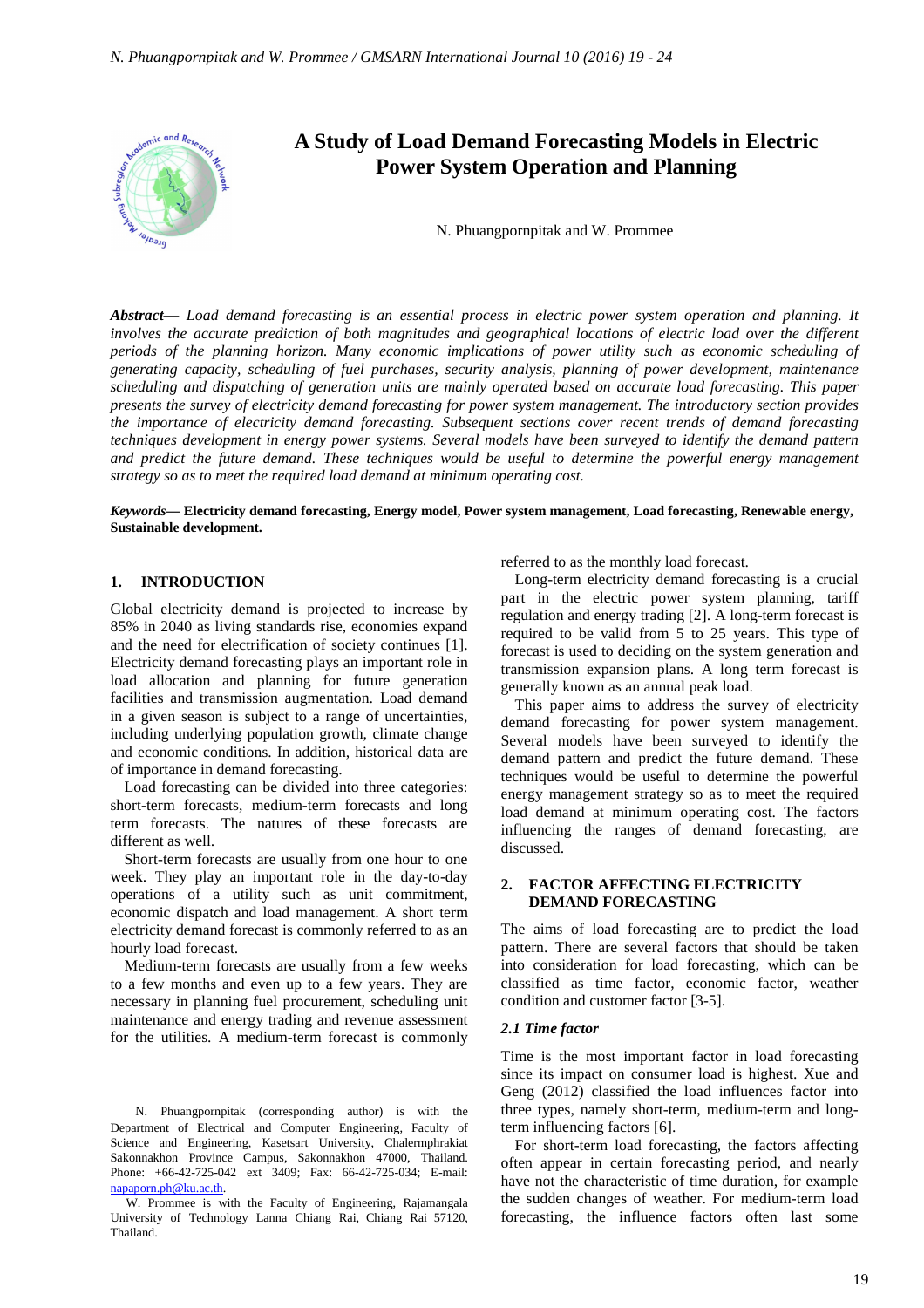forecasting periods, and have certain characteristic of time duration, for example seasonal climate change. For long-term load forecasting, the influence factors sustain for a long time, usually many forecasting periods, and have notably the characteristic of time duration, for example the change of gross national product and the population.

Fahad and Arbab (2014) note that the observing load curve of different grid stations is periodic [7]. The periodic of load curve occurs not only in the daily load, but also in the weekly, monthly, seasonal and yearly load curves. By taking the periodic property, load forecast can be predicted effectively.

Moreover, load demand reflects the consumer's daily lifestyle. The daily load pattern based on daily activities of people, i.e. working hours, leisure hours and sleeping hours. There are specific patterns of load variations with time. The weekend and holiday load in industries and offices is lesser than week days due to less activity and works. Power load also varies as cyclic time dependency on hour of day basis, day of week basis and time of year basis.

# *2.2 Economic factor*

The load pattern is also function of economic factors such as industrial development, population growth, Gross Domestic Product (GDP) and cost of electricity etc. Long-term load forecasting significantly affected by economic factors, however it is also important for medium-term and short-term forecasting [8]. According to the different horizons of forecasting, the different economic factors could contribute to e.g. time-of-use for short-term forecasting, purchasing power for mediumterm forecasting, and GDP for long-term forecasting etc.

- Industry development: Industrial development in a particular area will increase the power consumption.
- Population growth: High growth rate of population will increase the power consumption. Therefore there is a constructive correlation between population growth and power consumption.
- GDP: It indicates the size of economic activity and economic conditions. Economic growth and its impact on living standard is the primary impetus to stimulate the power demand.
- Cost of electricity: This is also affects the load. The amount of useless electricity consumption increases when the electricity becomes cheaper. Moreover, petroleum oil price play a significant role as variation in petroleum price will vary the cost of electricity generation and thus cost of electricity, which finally influence on load curve.
- Time of use: Time of use pricing can change the duration and the time of occurrence of peak load. Time of use pricing can also make domestic as well as industrial consumers to adjust their load and thus helps in peak shaving.

# *2.3 Weather condition*

Various weather variables could be considered for load forecasting are temperature, humidity, wind speed and cloud cover.

- Temperature: Most of activities currently involve consumption of electricity. Load and temperature are linked to some level. There is a positive correlating contribution between temperature and electric load curve especially in summer season [8]. This is because during summer change in temperature will affect the people's feeling of comfort level requirement. During summer as the temperature rises, the increased usage of cooling appliances also increases the load consumption, whereas the temperature fall in the winter season, the more usage of heating appliances would increase the load consumption.
- Humidity: Humidity affects short term load forecasting since it increases the feeling of severity of temperature during summer and rainy season. Thus, load consumption increases during summer humid day.
- Wind speed: Wind speeds effect the electricity load consumption. During the windy day human body feels the temperature far below and heating appliance is required thus increasing the load consumption.
- Cloud cover: The effects of cloud cover on the usage of electricity depend on the timings of usage. During day time the cloud cover may disturb the sunlight, results decrease in the temperature and hence lower the usage of electricity consumption.

Among these weather factors, temperature and humidity are the most commonly used load predictors to minimize the operational cost.

# *2.4 Customer factor*

The load shape may be different for different customer classes. Most electric utilities serve customers of different types as residential consumer, commercial consumer and industrial consumer. The customer factors of electricity consumption are primarily the number, type and size of the electrical equipment of the customer. While the electrical equipment and installations vary from customer to customer. There are recognized types of customers which have similar properties. The residential load curve is somewhat different from commercial and industrial customers.

## **3. SURVEY OF ELECTRICITY DEMAND FORECASTING**

A survey of work done in electricity demand forecasting for power system management during the last decade is presented in Table 1. The table presents details of the research characteristics, methodology used, objective and results obtained. Summary of survey in electricity demand forecasting can be classified according to the research characteristics as follows: giving the concept of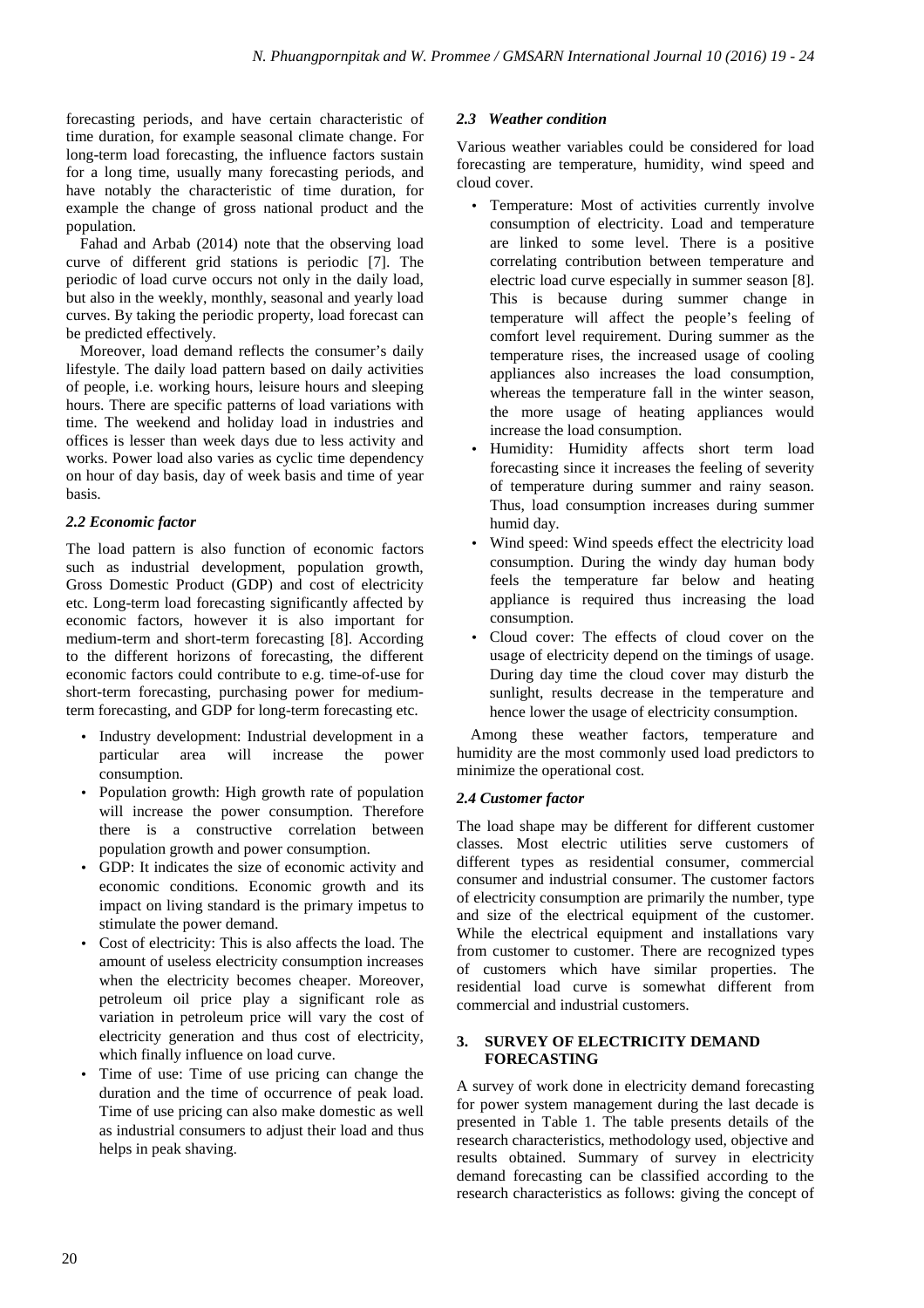demand forecast as well as pros and cons, a technique for load forecasting and its application for the problem of load demand forecasting.

## **4. MATHEMATICAL MODEL**

Electricity demand forecasting techniques can be classified as follows:

- Multiple regression
- Exponential smoothing
- Iterative reweighted least-squares
- Adaptive load forecasting
- Stochastic time series
- Neural networks

The mathematical models of these techniques are discussed [9-11].

## *4.1 Multiple regression*

Multiple regression of weighted least-squares estimation. Based on this analysis, the statistical relationship between total load and weather conditions as well as the day type influences can be calculated by using equation (1). The regression coefficients are computed by a weighted least square estimation using the defined amount of historical data [10].

$$
Y_t = v_t a_t + e_t \tag{1}
$$

where

*Yt* : Measured system total load,

- *vt* : Vector of adapted variables such as time, temperature, light intensity, wind speed, humidity and day type (workday or weekend),
- $a_{i}$ *a* : Transposed vector of regression coefficients,
- *t e* : Model error at time *t*, and
- *t* : Sampling time.

## *4.2 Exponential smoothing*

Exponential smoothing is the load forecasting method based on the previous data to predict the future load. Equation (2) shows the load  $y(t)$  which is modeled using a fitting function [9].

$$
y(t) = b(t)^{\mathrm{T}} f(t) + e(t) \tag{2}
$$

where

*y(t)* : The load at time *t*,

 $f(t)$  : Fitting function vector of the process,

 $b(t)$  : Coefficient vector,

 $e(t)$  : White noise, and

T : Transpose operator.

### *4.3 Iterative reweighted least-squares*

This method uses the autocorrelation function and the partial autocorrelation function of the resulting differenced past load data in identifying a sub-optimal model of the load dynamics. Equation (3) presents the parameter estimation problem involving the linear measurement [9].

$$
Y = Xb + e \tag{3}
$$

where

- *Y* : The vector of observations.
- *X* : The matrix of known coefficients based on previous load data,
- *b* : The unknown parameters, and
- *e* : The vector of random errors.

### *4.4 Adaptive load forecasting*

The model parameters of adaptive load forecasting method are automatically corrected to keep track of the changing load conditions. An adaptive load forecasting algorithm has the ability to predict load shapes in addition to daily peak loads. System operators are able to utilize the predicted load shapes even when the individual hourly errors are rather large. The total historical data set is analyzed to determine the state vector, not only the measured load but also the weather data. This mode of operation allows switching between multiple and adapted regression analysis. The model used is the same as the one utilized in the multiple regression as described by equation (1).

#### *4.5 Stochastic time series*

Using the time series approach, the model is developed based on the previous data, and then the future load is predicted based on this model.

#### *(a) Autoregressive (AR) model*

If the load is assumed to be a linear combination of previous loads, then the AR model can be used to model the load profile which given in equation (4).

$$
\hat{L}_k = -\sum_{i=1}^m \alpha_{ik} L_{k_{-i}} + w_k
$$
\n(4)

where

∧ *Lk* : The predicted load at time *k*,

 $a_{ik}$  : The unknown coefficients, and

 $W_k$ The random load disturbance.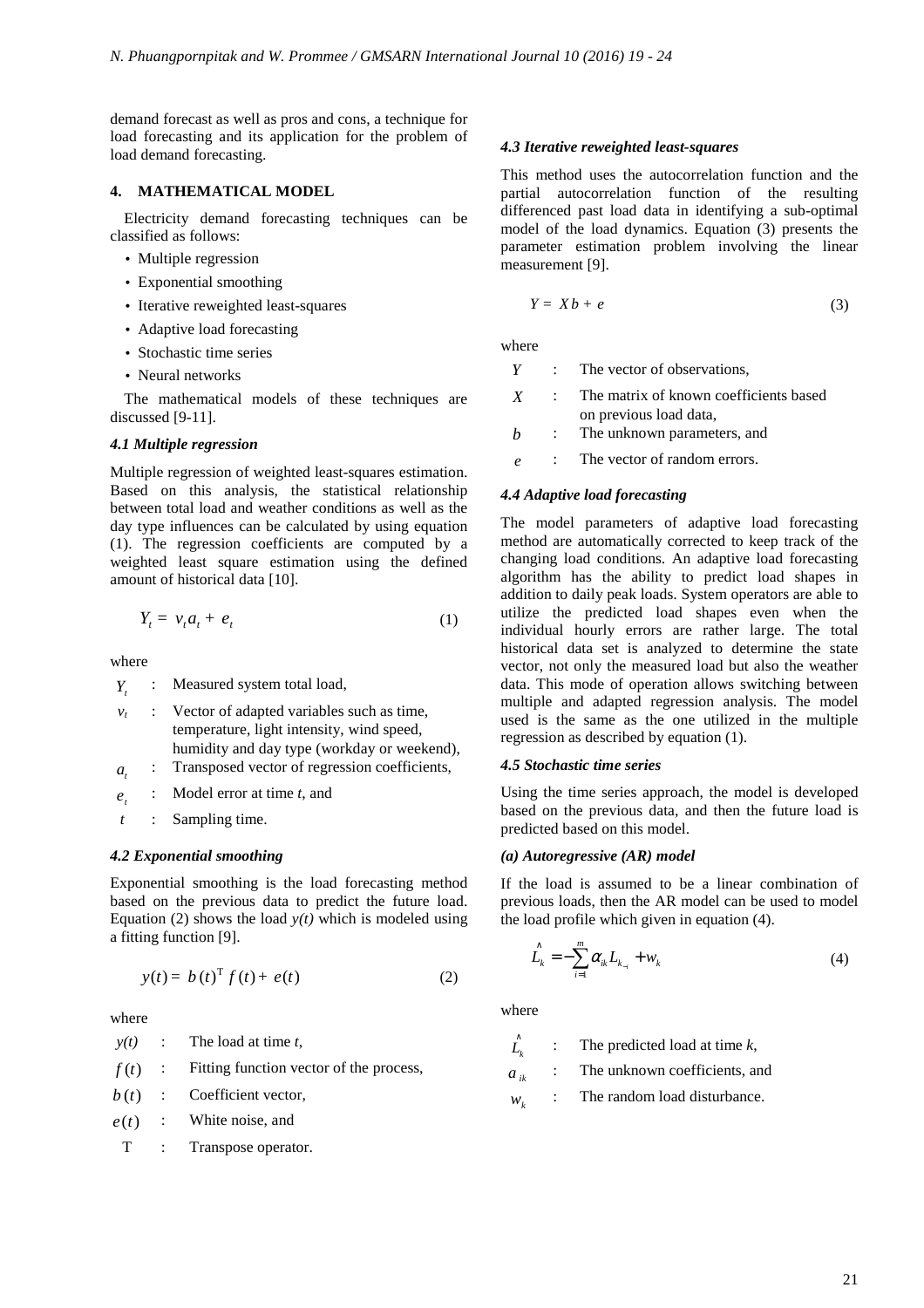| Research characteristics                                                                                                            | Methodology used                                                                                                                                                                                                                                                                                                   | Objective/Results obtained                                                                                                                                                                                                                                                                                          | Author name/year                                                                                                                                                                                                           |
|-------------------------------------------------------------------------------------------------------------------------------------|--------------------------------------------------------------------------------------------------------------------------------------------------------------------------------------------------------------------------------------------------------------------------------------------------------------------|---------------------------------------------------------------------------------------------------------------------------------------------------------------------------------------------------------------------------------------------------------------------------------------------------------------------|----------------------------------------------------------------------------------------------------------------------------------------------------------------------------------------------------------------------------|
| * Present a concept as<br>well as pros and cons of<br>electricity demand<br>forecasting in the area<br>of electric power<br>systems | * Discuss the techniques used in<br>electricity demand forecasting for<br>efficient energy management and<br>better power system planning                                                                                                                                                                          | * Survey and summarize the<br>load demand forecasting<br>techniques and its<br>application:<br>• Statistical and time series<br>based forecasting<br>technique<br>• Artificial intelligence based<br>forecasting technique                                                                                          | Raza, M.Q. and<br>Khosravi, A., 2015<br>$[12]$<br>Suganthi, L. and<br>Samuel, A.A. 2012<br>$[13]$                                                                                                                          |
| * Load forecasting<br>techniques for power<br>system management                                                                     | * Load forecasting techniques can<br>be classified as follows:<br>· Multiple regression,<br>· Exponential smoothing,<br>• Iterative reweighted least-<br>squares,<br>• Adaptive load forecasting,<br>• Stochastic time series,<br>• Neural networks                                                                | * Although the times series<br>approach is still widely used,<br>newer techniques offer a lot<br>of promise for developing<br>the methodology used for<br>load forecasting<br>* Over the last few years, the<br>most active research area has<br>been neural network based<br>load forecasting                      | Almeshaiei, E. and<br>Soltan, H., 2011 [9]<br>Alfares, H.K. and<br>Nazeeruddin, M., 2002<br>$[10]$<br>Soliman, S.A. and<br>Ahmad, M.A., 2010<br>$[11]$                                                                     |
| * Propose a technique for<br>short-term load forecast                                                                               | * Apply seasonal adjustment<br>method and regression model to<br>the short-term load forecast                                                                                                                                                                                                                      | * Using the combined models<br>provides high improvement<br>in accuracy of short-term<br>load forecast                                                                                                                                                                                                              | Wu, J., Wang, J., Lu,<br>H., Dong, Y. and Lu,<br>X., 2013 [14]<br>Dudek, G., 2015 [15-17]                                                                                                                                  |
| * Medium-term load<br>demand forecasting                                                                                            | * Consider the level suitably of<br>wavelet and neural network in<br>load prediction<br>* Present a medium-term<br>forecasting technique with semi-<br>parametric model and fluctuation<br>feature decomposition<br>technology<br>* Investigate the use of seasonal<br>climate forecasts for electricity<br>demand | * Aim to minimize the<br>percentage error in load<br>demand forecasting<br>* Significant progress in<br>understanding the<br>relationship between<br>temperature and electricity<br>demand                                                                                                                          | Bunnoon, P.,<br>Chalermyanont, K. and<br>Limsakul, C., 2012<br>$[18]$<br>Shao, Z., Gao, F.,<br>Yang, S.L., Yu, B.G.<br>and Zhang, Q., 2015<br>$[19-21]$<br>De Felice, M.,<br>Alessandri, A. and<br>Catalano, F., 2015 [22] |
| * Forecasting long-term<br>electricity demand                                                                                       | * The proposed methodology for<br>long-term demand forecasting<br>has three models as follows:<br>· Demographic,<br>· Macroeconomic,<br>· Microeconomic                                                                                                                                                            | * Integrate macroeconomic<br>scenario, demographic<br>projection, income<br>distribution and the<br>appliances ownership in the<br>long-term forecast for the<br>electricity consumption.<br>* The estimated demand<br>would be useful in designing<br>such as decentralized<br>electricity distribution<br>systems | Pessanha, J.F.M. and<br>Leon, N., 2015 [2]<br>Yamagata, Y.,<br>Murakami, D. and<br>Seya, H., 2015 [23]<br>Andersen, F.M.,<br>Larsen, H.V. and<br>Boomsma, T.K., 2013<br>$[24]$                                             |
| * Apply artificial<br>intelligent technique for<br>forecasting the energy<br>demand                                                 | * Develop the energy demand<br>scenario based on gross domestic<br>product (GDP), population,<br>import and export data                                                                                                                                                                                            | * The proposed model is<br>proved to be a successful<br>energy demand forecasting<br>tool                                                                                                                                                                                                                           | Phuangpornpitak, N.,<br>Tia, S., Prommee, W.<br>and Phuangpornpitak,<br>W., 2010 [25]<br>Ünler, A., 2008 [26]<br>El-Telbany, M. and El-<br>Karmi, F., 2008 [27]                                                            |

**Table.1. Summary of the survey in electricity demand forecasting for power system management**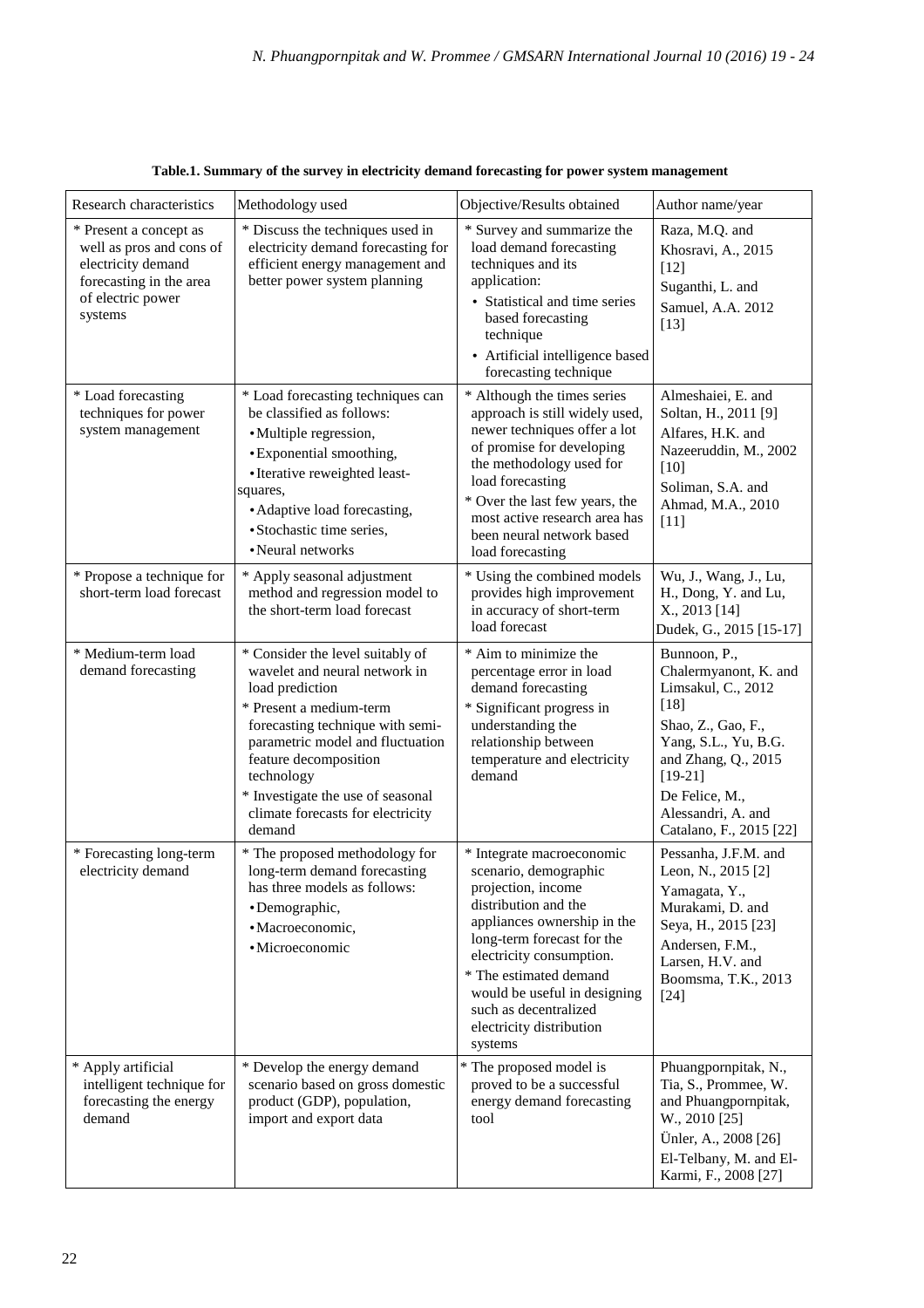#### *(b) Autoregressive moving-average (ARMA) model*

In the ARMA model the current value of  $y(t)$  is expressed linearly in terms of its values at previous periods and in terms of previous values of white noise. Equation (5) presents The ARMA model [10].

$$
y(t) = f_1 y(t-1) + ... + f_p y(t-p)
$$
  
+  $a(t) - q_1 a(t-1) + ... + q_q a(t-q)$  (5)

where

|  | $y(t)$ : The current value of the time series, |
|--|------------------------------------------------|
|  | $a(t)$ : The white noise,                      |
|  | $p$ : The order of AR component, and           |
|  | $q$ : The order of MA component.               |

## *(c) Autoregressive integrated moving-average (ARIMA) model.*

The ARIMA model includes the meteorological data to predict the load. Equation (6) presents The ARIMA model [10].

$$
f(B)\nabla^d y(t) = \theta(B)a(t)
$$
 (6)

Equation (7) shows the expression of operator  $\nabla$ .

$$
\nabla y(t) = (1 - \beta) y(t) \tag{7}
$$

where

|                  | : The operator,                    |
|------------------|------------------------------------|
| B                | : The parameter of autoregressive, |
| $\boldsymbol{p}$ | : The order of AR component,       |
| q                | : The order of MA component, and   |
| d                | The differenced time.              |

#### *4.6 Neural networks*

Neural networks (NN) have been widely applied since its ability to learn the process. The advantage of this intelligent technique have been applied in electrical demand forecasting with a success level [12].

The network is specified as equation (8) and (9).

$$
o_{pj} = f_j(net_{pj})
$$
 (8)

$$
net_{pj} = \sum_{k} w_{jk} o_{pk} \tag{9}
$$

where

$$
f_j
$$
 : The difference and nondecreasing function,

 $w_{ik}$  : The weight to be adjusted.

#### **5. CONCLUSION**

Accurate load forecasting is very important for electric utilities. In this paper we review some statistical and artificial intelligence techniques that are used for electric load forecasting. We also discussed factors that affect the accuracy of the forecasts such as weather data, time factors, customer classes, as well as economic factors. Load forecasting methods use advanced mathematical modeling. Additional progress in load forecasting and its use in industrial applications can be achieved by providing short-term load forecasts in the form of probability distributions rather than the forecasted numbers; for example the so-called ensemble approach can be used. The progress in load forecasting will be achieved in two directions: (i) basic research in statistics and artificial intelligence and (ii) better understanding of the load dynamics and its statistical properties to implement appropriate models. A review of survey in load demand forecasting techniques for power system management in recent years indicates the promising potential of such research characteristics in the future.

## **ACKNOWLEDGEMENT**

The authors are grateful to the Thailand Research Fund (TRF), the Faculty of Science and Engineering, Kasetsart University, Chalermphrakiat Sakonnakhon Province Campus, the Kasetsart University Research and Development Institute (KURDI), and the Research and Development Institute of Chalermphrakiat Sakonnakhon Province Campus for the scholarship support in conducting this study.

#### **REFERENCES**

- [1] IEA. World Energy Outlook 2015, International Energy Agency, Paris, France, 2015.
- [2] Pessanha, J.F.M., Leon, N. Forecasting Long-term Electricity Demand in the Residential Sector. Procedia Computer Science. 2015, 55, 529-38.
- [3] Clements, A.E., Hurn, A.S., Li, Z. Forecasting dayahead electricity load using a multiple equation time series approach. European Journal of Operational Research. 2016, 251, 522-30.
- [4] Hong, T., Fan, S. Probabilistic electric load forecasting: A tutorial review. International Journal of Forecasting. 2016.
- [5] Xiao, L., Shao, W., Liang, T., Wang, C. A combined model based on multiple seasonal patterns and modified firefly algorithm for electrical load forecasting. Applied Energy. 2016, 167, 135-53.
- [6] Xue, B., Keng, J. Dynamic transverse correction method of middle and long term energy forecasting based on statistic of forecasting errors. Proceedings of Conference on Power and Energy IPEC. 2012, 253-6.
- [7] Fahad, M.U., Arbab, N. Factor Affecting Short Term Load Forecasting. Journal of Clean Energy Technologies. 2014, 2, 305-9.